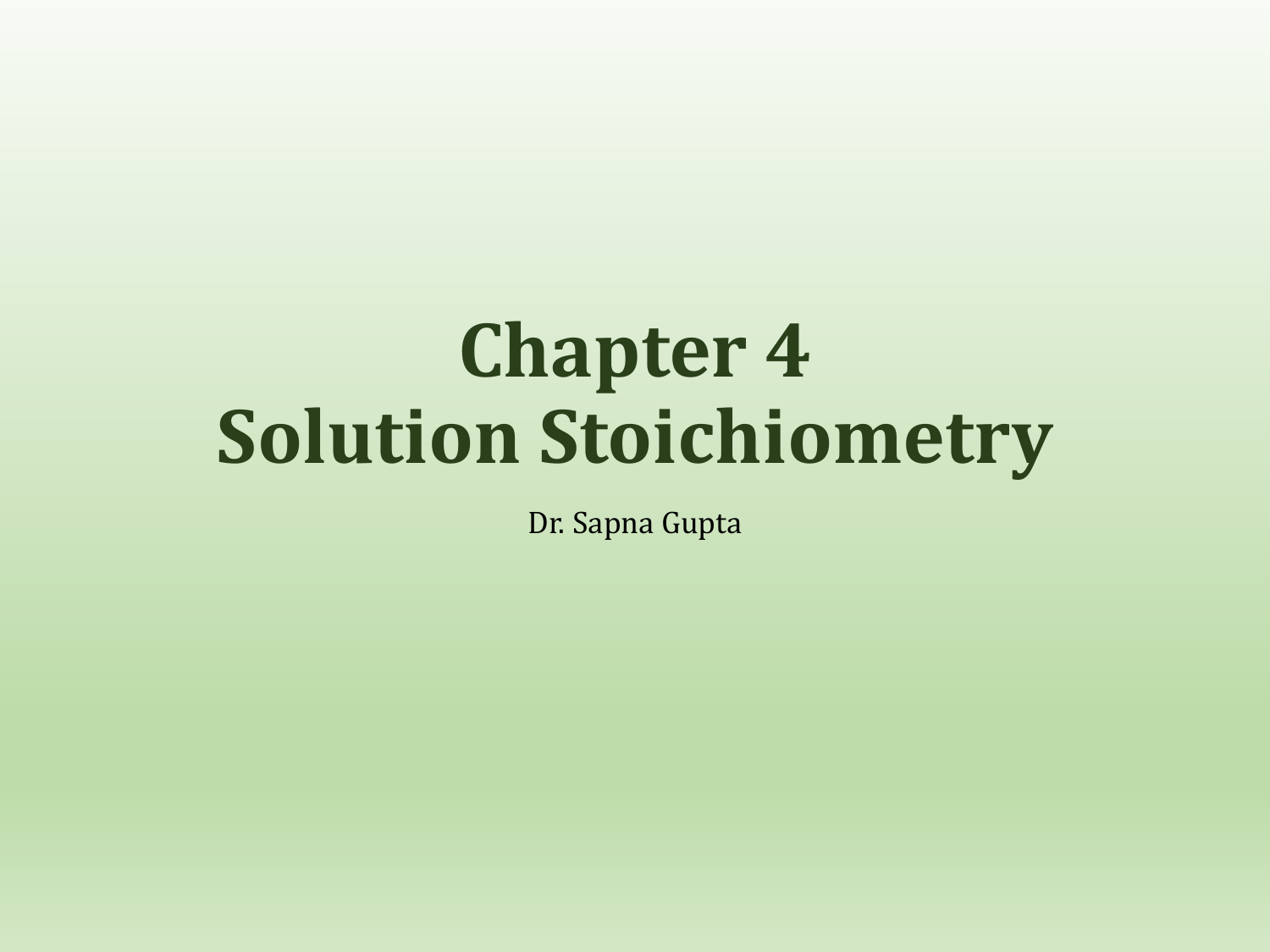## **Solution Stoichiometry**

- In solution stoichiometry you have to presume that soluble ionic compounds dissociate completely in solution.
- Then using mole ratios we can calculate the concentration of all species in solution.
- There are three common types of stoichiometric calculations
	- **Quantitative Analysis:** The determination of the amount of a substance or species present in a material.
	- **Volumetric Analysis:** A type of quantitative analysis based on titration.
	- **Gravimetric Analysis:** A type of quantitative analysis in which the amount of a species in a material is determined by converting the species to a product that can be isolated completely and weighed.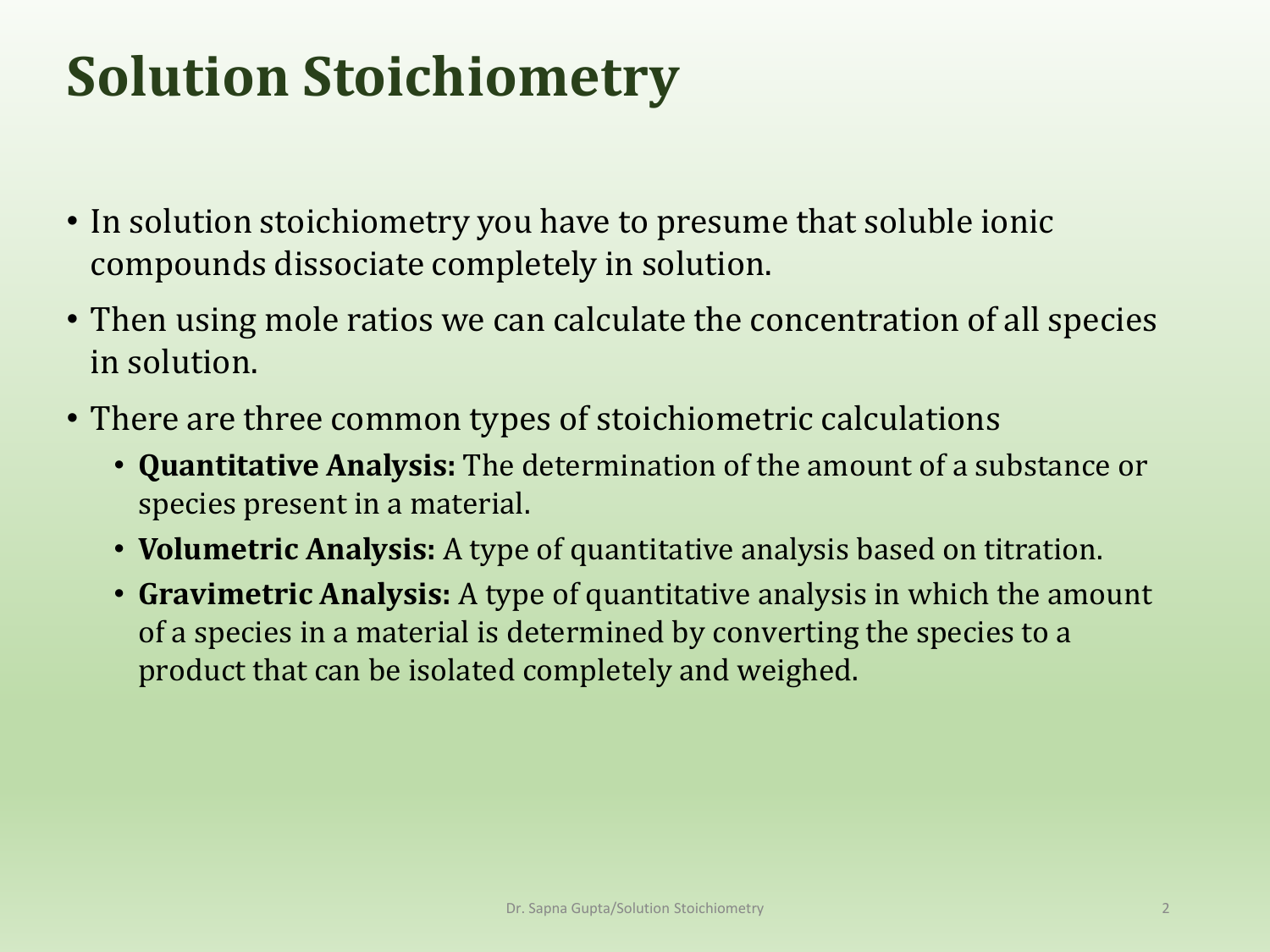## **Volumetric Analysis - Titrations**

A procedure for determining the amount of substance A by adding a carefully measured volume with a known concentration of B until the reaction of A and B is just complete. This can be for precipitation, neutralization or redox reactions.

- *Standardization* is the determination of the exact concentration of a solution.
- *Equivalence point* represents completion of the reaction.
- *Endpoint* is where the titration is stopped.
- An *indicator* is used to signal the endpoint.

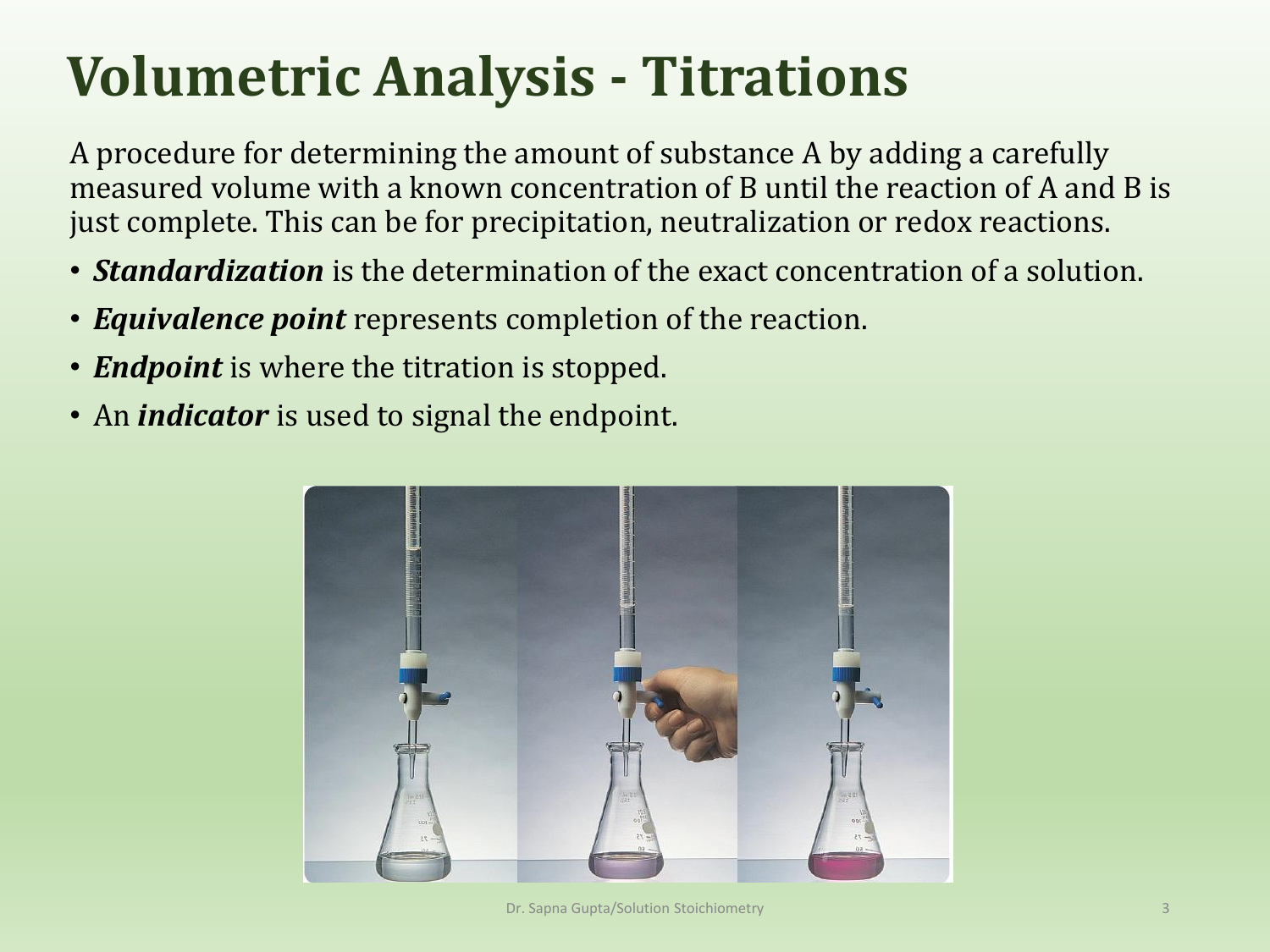### **Gravimetric Analysis**

- In gravimetric analysis precipitation reactions are carried out.
- After the reaction the product is precipitated and collected in a crucible or filter paper.
- The precipitate is weighed and then using mole ratios we can calculate the concentration of all species in original solution.

The figure below shows the reaction of Ba $(NO_3)_2$  with K<sub>2</sub>CrO<sub>4</sub> forming the yellow  $\bar{\texttt{B}}$ aCrO $_4$ precipitate.



The BaCrO<sub>4</sub> precipitate is being filtered. It can then be dried and weighed. Then concentration of Ba2+ ions can be calculated

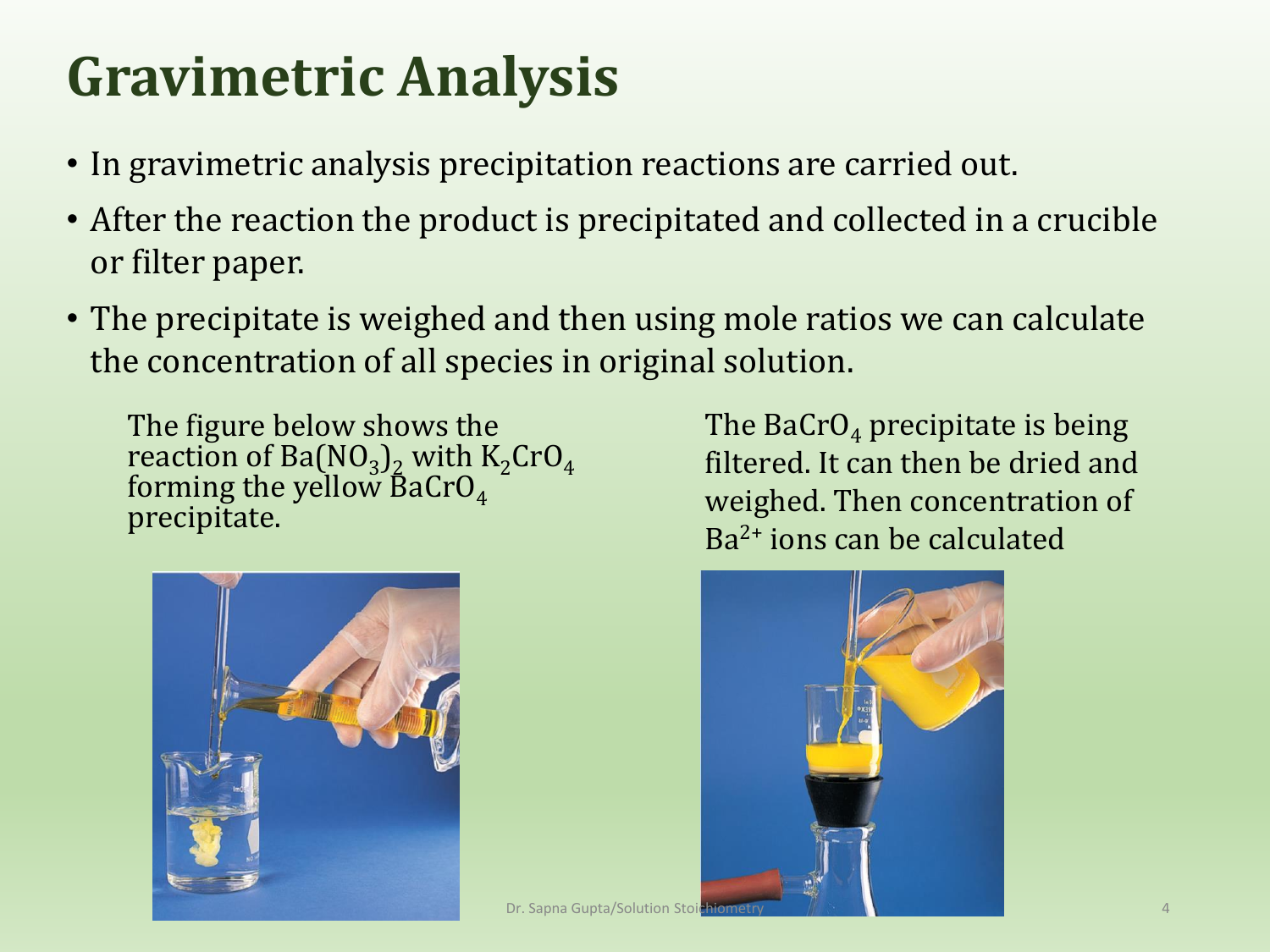**Example**: Find the concentration of all species in a 0.25  $M$  solution of MgCl<sub>2</sub>

 $MgCl_2 \rightarrow Mg^{2+} + 2Cl^-$ Given:  $MgCl_2 = 0.25 M$ [Mg2+ ] = 0.25 *M* (1:1 ratio) [Cl<sup>−</sup> ] = 0.50 *M* (1:2 ratio)

**Example**: A soluble silver compound was analyzed for the percentage of silver by adding sodium chloride solution to precipitate the silver ion as silver chloride. If 1.583 g of silver compound gave 1.788 g of silver chloride, what is the mass percent of silver in the compound?

*Strategy: g AgCl*  $\rightarrow$  *mol AgCl*  $\rightarrow$  *mol Ag*  $\rightarrow$  *g Ag*  $\rightarrow$  % Ag

Molar mass of silver chloride (AgCl) = 143.32 g

Molar mass of silver chloride (AgCl) = 143.32 g<br>1.788 g AgCl ×  $\frac{1 \text{ mol AgCl}}{143.32 \text{ g AgCl}} \times \frac{1 \text{ mol Ag}}{1 \text{ mol AgCl}} \times \frac{107.9 \text{ g Ag}}{1 \text{ mol Ag}}$  $\frac{1 \text{ mol AgCl}}{143.32 \text{ g AgCl}} \times \frac{1 \text{ mol Ag}}{1 \text{ mol AgCl}} \times \frac{107.9 \text{ g A}}{1 \text{ mol Ag}}$ s of silver chloride (AgCl) = 143.32 g<br>  $\times \frac{1 \text{ mol AgCl}}{143.32 \text{ g AaCl}} \times \frac{1 \text{ mol Ag}}{1 \text{ mol AgCl}} \times \frac{107.9 \text{ g}}{1 \text{ mol } A}$ = 1.346 g Ag in the compound

> 100% 1.583 g silver compound 1.346 g Ag  $= 85.03\%$  Ag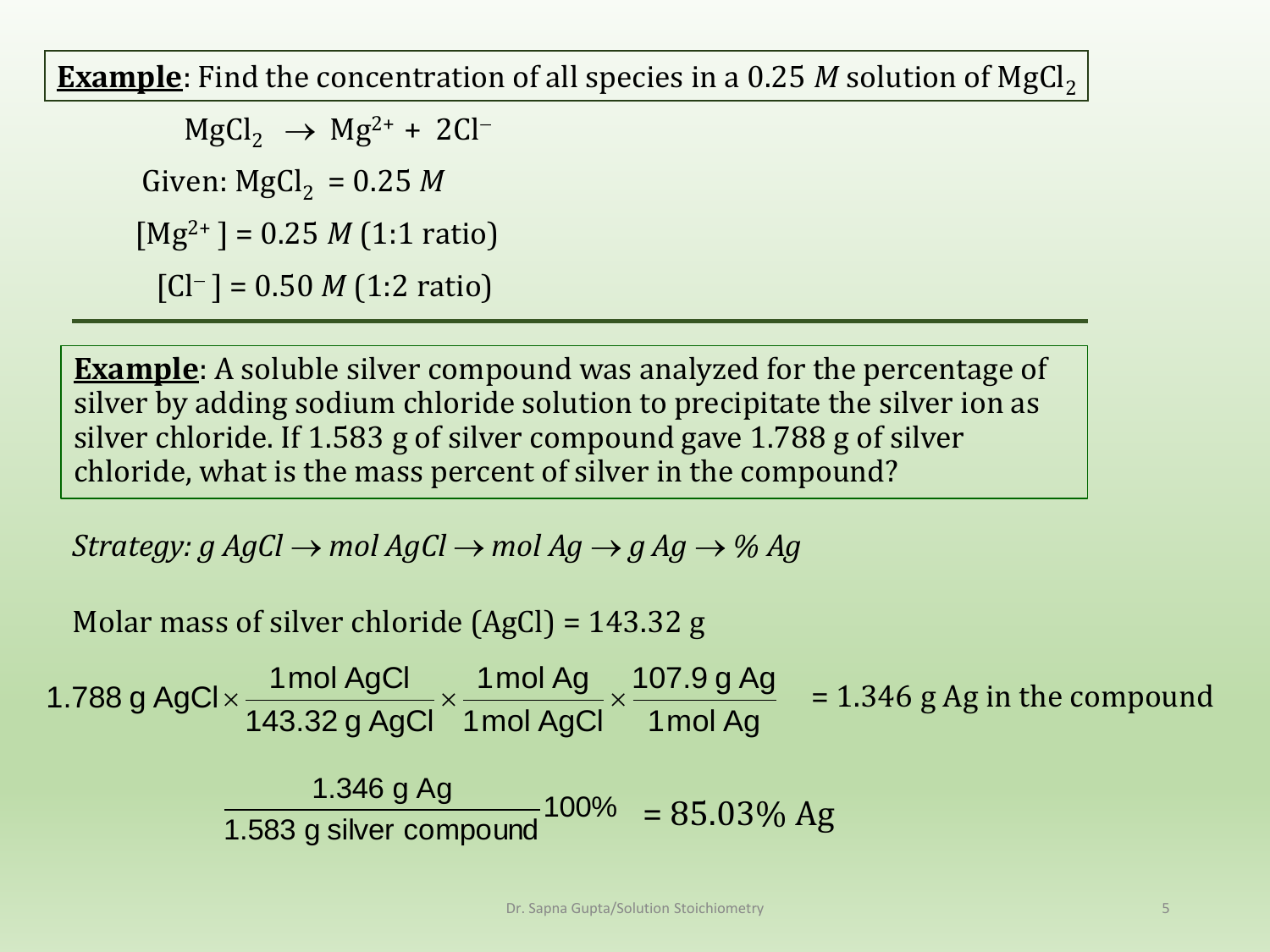**Example**: Zinc sulfide reacts with hydrochloric acid to produce hydrogen sulfide gas:

 $ZnS(s) + 2HCl(aq) \rightarrow ZnCl<sub>2</sub>(aq) + H<sub>2</sub>S(g)$ 

How many milliliters of 0.0512 *M* HCl are required to react with 0.392 g ZnS?

*Strategy: g ZnS* → *mol ZnS* → *mol HCl (mol ratio from eq)* → *vol HCl (using Molarity)*

Molar mass of  $ZnS = 97.45 g$ 

ss of ZnS = 97.45 g<br>0.392 g ZnS  $\times$   $\frac{1 \text{ mol ZnS}}{97.45 \text{ g ZnS}} \times \frac{2 \text{ mol HCl}}{1 \text{ mol ZnS}} \times \frac{1 \text{ L solution}}{0.0512 \text{ mol H}}$  $\frac{1 \text{ mol ZnS}}{97.45 \text{ g ZnS}} \times \frac{2 \text{ mol HCl}}{1 \text{ mol ZnS}} \times \frac{1 \text{L solution}}{0.0512 \text{ mol HCl}}$  $7.45$  g $\times \frac{1 \text{mol ZnS}}{97.45 \text{ g} \times 7 \text{nS}} \times \frac{2 \text{mol HCl}}{1 \text{mol ZnS}} \times \frac{1 \text{L sol}}{0.0512 \text{m}}$ 

 $= 0.157$  L  $= 157$  mL HCl solution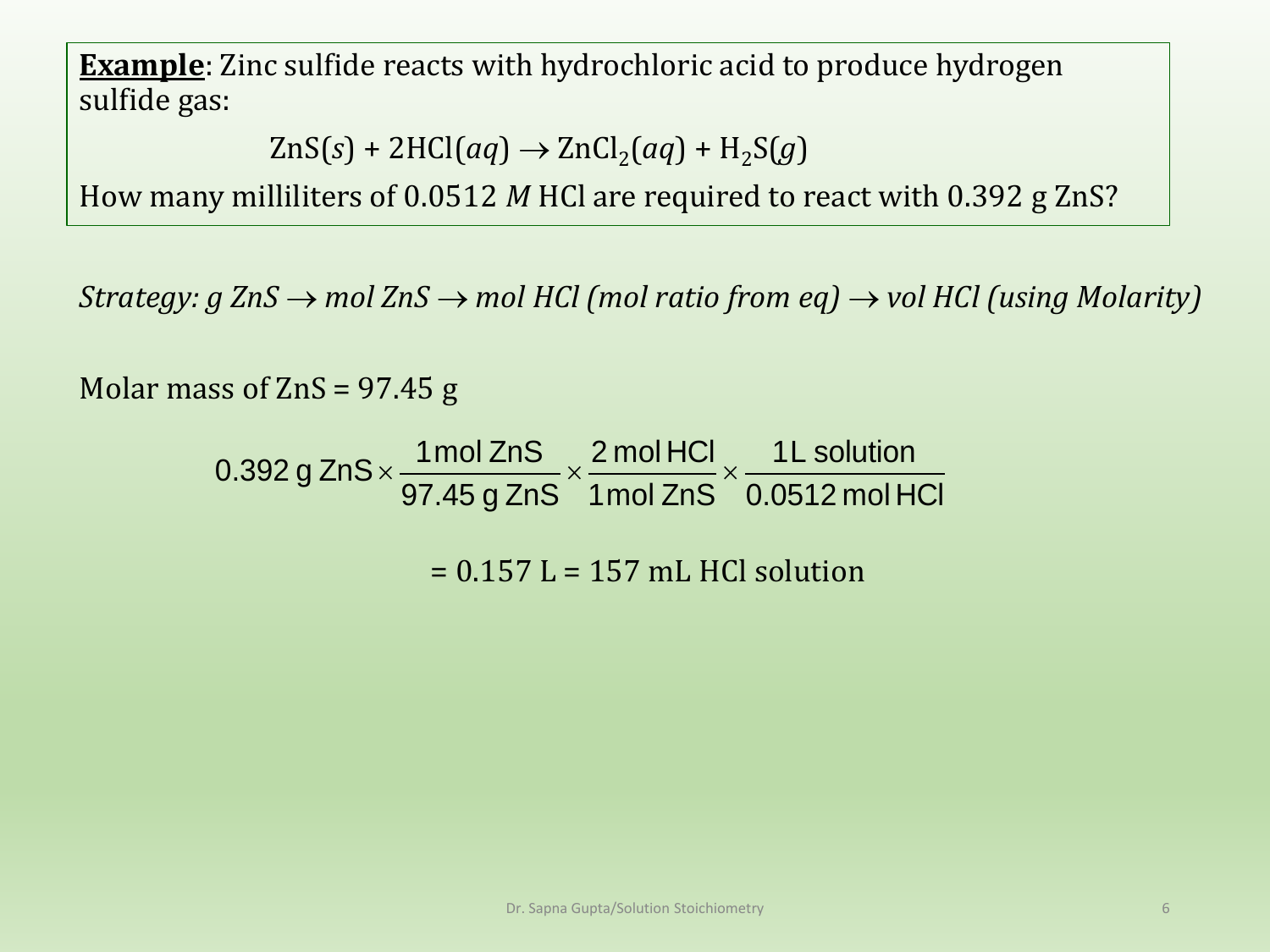**Example**: A dilute solution of hydrogen peroxide is sold in drugstores as a mild antiseptic. A typical solution was analyzed for the percentage of hydrogen peroxide by titrating it with potassium permanganate:

 $5H_2O_2(aq) + 2KMnO_4(aq) + 6H^+(aq) \rightarrow 8H_2O(l) + 5O_2(g) + 2K^+(aq) + 2Mn^{2+}(aq)$ 

What is the <u>mass percent of H<sub>2</sub>O<sub>2</sub> in a solution if 57.5 g of solution required</u> 38.9 mL of  $0.534$  *M* KMnO<sub>4</sub> for its titration?

*Strategy:* mols  $KMnO<sub>A</sub> \rightarrow mols H<sub>2</sub>O<sub>2</sub> \rightarrow mass H<sub>2</sub>O<sub>2</sub> \rightarrow % H<sub>2</sub>O<sub>2</sub>$ 

Molar mass of  $H_2O_2 = 34.01$  g

 $\frac{3}{10}\times$  0.534 mol KMnO<sub>4  $\times$ </sub> 5 mol H<sub>2</sub>O<sub>2</sub>  $\times$  34.01 g H<sub>2</sub>O<sub>2</sub>  $_{4}$   $\times$   $\frac{34.01 \text{ g H}_2\text{C}}{1 \text{ mol H}_2\text{O}_2}$ olar mass of H<sub>2</sub>O<sub>2</sub> = 34.01 g<br>38.9 × 10<sup>-3</sup>L ×  $\frac{0.534 \text{ mol KMnO}_4}{1 \text{ L}}$  ×  $\frac{5 \text{ mol H}_2\text{O}_2}{2 \text{ mol KMnO}_4}$  ×  $\frac{34.01 \text{ g H}_2\text{O}}{1 \text{ mol H}_2\text{O}_2}$  $\frac{1}{100}$  MMnO<sub>4</sub>  $\times$   $\frac{5}{2}$  mol H<sub>2</sub>O<sub>2</sub>  $\times$   $\frac{34.01gH_2G}{100}$ <br> $\frac{1}{2}$  mol KMnO<sub>4</sub>  $\times$   $\frac{34.01gH_2G}{1000}$ − mass of H<sub>2</sub>O<sub>2</sub> = 34.01 g<br> $\times$  10<sup>-3</sup>L  $\times$   $\frac{0.534 \text{ mol K MnO}_4}{1 \text{ L}} \times \frac{5 \text{ mol H}_2\text{O}_2}{2 \text{ mol K MnO}_4} \times \frac{34.01 g \text{ H}_2\text{O}_2}{1 \text{ mol H}_2\text{O}_2} = 1.77 g \text{ H}_2\text{O}_2$ 100% 57.5 g solution 1.77  $gH_2O_2$  $= 3.07\% \text{ H}_2\text{O}_2$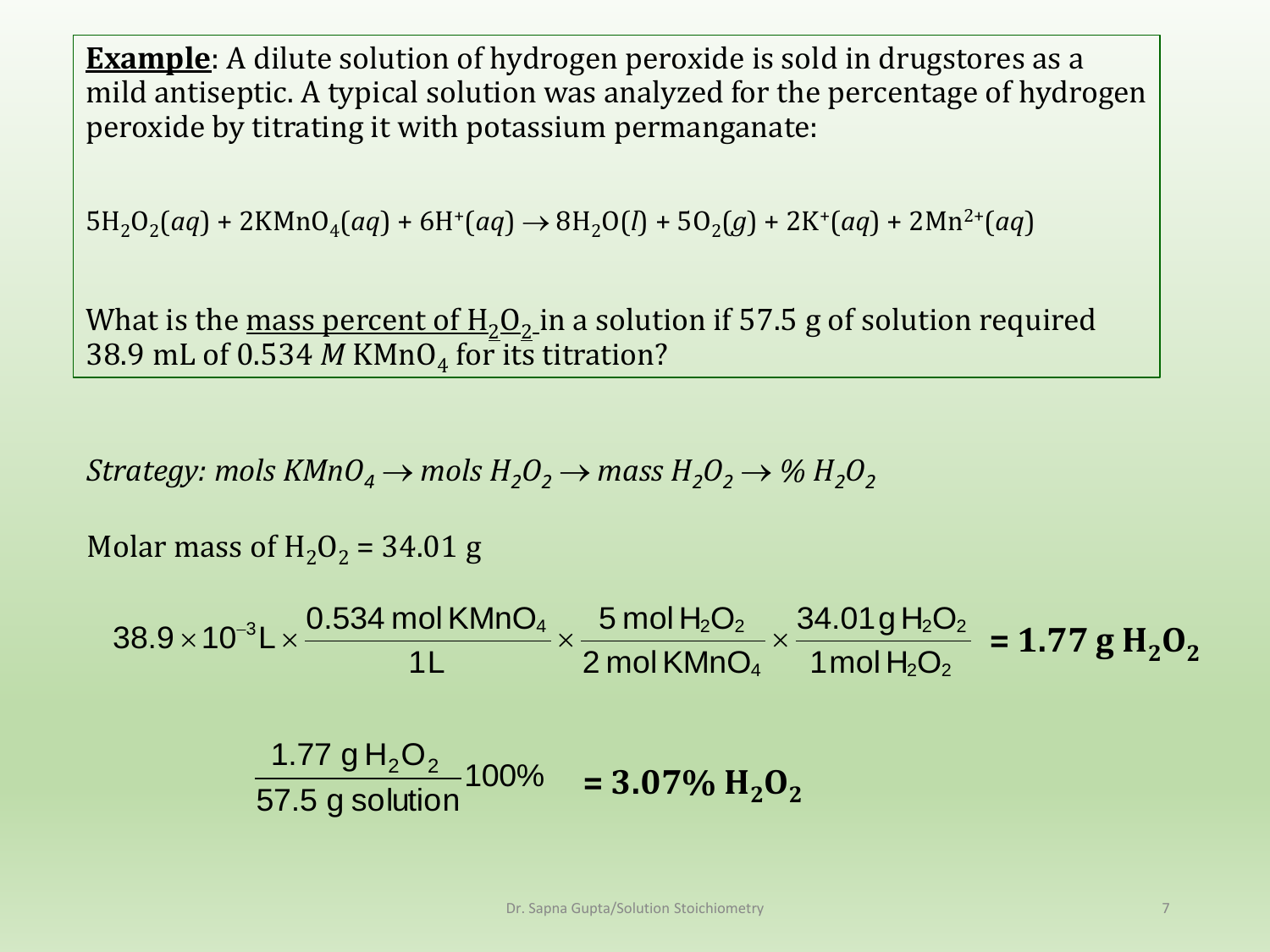**Example**: A student measured exactly 15.0 mL of an unknown monoprotic acidic solution and placed in an Erlenmeyer flask. An indicator was added to the flask. At the end of the titration the student had used 35.0 mL of 0.12 *M*  NaOH to neutralize the acid. Calculate the molarity of the acid.

*Strategy: mols NaOH* → *mols acid (from eq)* → *Molarity of acid*

0.035 L NaOH x 0.12 mol NaOH 1 L x 1 mol acid 1 mol base = 0.0042 mol acid

Molarity = 0.0042 mol 0.015 L  $= 0.28$  M acid

**Example**: Calculate the molarity of 25.0 mL of a monoprotic acid if it took 45.50 mL of 0.25 *M* KOH to neutralize the acid.

$$
\frac{0.25 \text{ mol KOH}}{L} \times 0.04550 \text{ L} \times \frac{1 \text{ mol acid}}{1 \text{ mol KOH}} = 0.01338 \text{ mol acid}
$$

$$
\frac{0.01338 \text{ mol acid}}{0.0250 \text{ L}} = 0.455 M
$$